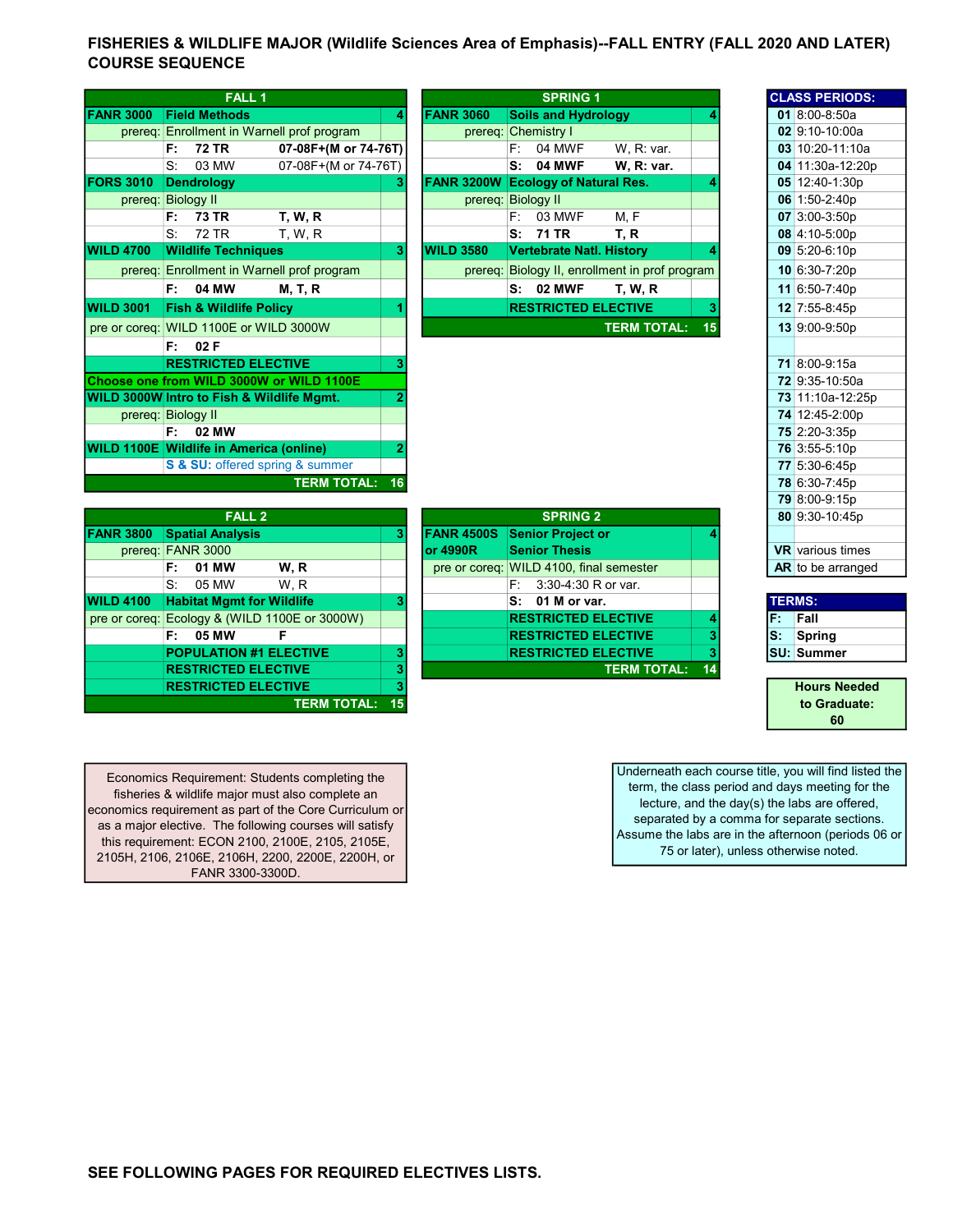## FISHERIES & WILDLIFE MAJOR (Wildlife Sciences Area of Emphasis)--FALL ENTRY (FALL 2020 AND LATER) COURSE SEQUENCE (continued)

## RESTRICTED ELECTIVES (NEED 22 HOURS TOTAL):

|                  | Organismal: Wildlife Biology (1 course, 4+ hrs)               |   |                         | Policy, Law & Decision-Making (3-5 hrs)       |                |       | <b>CLASS PERIODS:</b>   |
|------------------|---------------------------------------------------------------|---|-------------------------|-----------------------------------------------|----------------|-------|-------------------------|
| <b>WILD 4040</b> | Herpetology                                                   | 4 |                         | If FANR 4500 taken, must take 3 hours from:   |                |       | 01 8:00-8:50a           |
| prereq:          | Biology II, permission of instructor                          |   | <b>ENVM 4930</b>        | Envir. Law & Govt. Regul.                     | 3              |       | $02$ 9:10-10:00a        |
|                  | <b>72 TR</b><br>s:<br>т                                       |   |                         | prereg: POLS 1101, HIST 2111, or 2112         |                |       | $03$ 10:20-11:10a       |
| <b>WILD 4050</b> | Mammalogy                                                     | 4 |                         | prereq: also, 3rd year standing               |                |       | 04 11:30a-12:20p        |
| prereq:          | <b>WILD 3580+L</b>                                            |   |                         | S: 75 TR                                      |                |       | 05 12:40-1:30p          |
|                  | <b>04 MWF</b><br>т<br>F:                                      |   | <b>FANR 3400</b>        | <b>Society and Natural Res.</b>               | $\overline{2}$ |       | 06 1:50-2:40p           |
| <b>WILD 4060</b> | <b>Ornithology</b>                                            | 4 | 2nd half                | F: 03 MW<br>02-03 F                           |                |       | 07 3:00-3:50p           |
|                  |                                                               |   |                         | 73 TR                                         |                |       |                         |
|                  | prereq: Biology II                                            |   | of term                 | s:<br>05-06 F                                 |                |       | 08 4:10-5:00p           |
|                  | 04 MWF<br>01-03 F<br>s:                                       |   | <b>FANR 4020</b>        | <b>Sustainable Development</b>                | 3              |       | 09 5:20-6:10p           |
|                  |                                                               |   |                         | prereq: FANR 1100, LAND 1500, etc.            |                |       | 10 6:30-7:20p           |
|                  | Organismal: Zoology (1 course, 3+ hrs)                        |   |                         | <b>S: 05 MWF</b>                              |                |       | 11 6:50-7:40p           |
|                  | <b>BIOL 3700W Animal Behavior</b>                             | 3 | <b>FANR 4271</b>        | <b>Field Studies in Natl. Res.</b>            | $3-6$          |       | 12 7:55-8:45p           |
|                  | prereq: Biology II                                            |   |                         | prereq: apply through StudyAway portal        |                |       | 13 9:00-9:50p           |
|                  | F:<br><b>03 MWF</b>                                           |   |                         | SU: VR                                        |                |       |                         |
| <b>ECOL 3220</b> | <b>Marine Mammals</b>                                         | 4 |                         | FANR 4800W Renewable Res. Policy              | $\overline{2}$ |       | 71 8:00-9:15a           |
|                  | prereq: Biology II                                            |   |                         | prereq: Economics and senior standing         |                |       | 72 9:35-10:50a          |
|                  | S: 73 TR                                                      |   |                         | S: 03 MW                                      |                |       | 73 11:10a-12:25p        |
|                  | <b>SU: 8-12:15 DAILY</b>                                      |   | <b>FANR 4810</b>        | <b>Natural Resources Law</b>                  | 3              |       | 74 12:45-2:00p          |
| <b>ECOL 4050</b> | Ichthyology                                                   | 4 |                         | S: 75 TR                                      |                |       | 75 2:20-3:35p           |
|                  | prereq: Biology II                                            |   | <b>WILD 4500</b>        | Nongame & End. Sp. Mgmt.                      | 3 <sup>1</sup> |       | 76 3:55-5:10p           |
|                  | <b>73 TR</b><br>03-05 W<br>F: I                               |   |                         | prereq: (WILD 1100E or 3000W), 4700, & Ecol.  |                |       | 77 5:30-6:45p           |
| <b>ECOL 4240</b> | <b>Physiological Ecology</b>                                  | 4 | even yrs                | F: 72 TR                                      |                |       | 78 6:30-7:45p           |
|                  | prereq: Biology II                                            |   | <b>WILD 4520</b>        | <b>Conserv. Decision-Making</b>               | 3 <sup>1</sup> |       | 79 8:00-9:15p           |
|                  | <b>74 TR</b><br>03-04 F<br>F:                                 |   |                         |                                               |                |       |                         |
|                  |                                                               |   |                         | prereq: FANR 3000 & (ECOL 3500 or FANR 3200W) |                |       | 80 9:30-10:45p          |
| <b>ENTO 4000</b> | <b>General Entomology</b>                                     | 4 | pre or coreq: FANR 3800 |                                               |                |       |                         |
|                  | prereq: Biology I & II                                        |   |                         | S: 71 TR<br>M or W                            |                |       | <b>VR</b> various times |
|                  | <b>05 MWF</b><br>06-07 F<br>s:                                |   |                         | If FANR 4990 taken, must take 5 hours from:   |                |       | AR to be arranged       |
| <b>FANR 4350</b> | <b>Conservation Genetics</b>                                  | 3 | <b>WILD 4520</b>        | <b>Conserv. Decision-Making</b>               | 3 <sup>1</sup> |       |                         |
|                  | prereq: Biology I & II & (Stat or Biostat)                    |   |                         | prereq: FANR 3000 & (ECOL 3500 or FANR 3200W) |                |       | <b>TERMS:</b>           |
|                  |                                                               |   |                         |                                               |                |       | Fall                    |
|                  | F:<br>73 TR                                                   |   | pre or coreq: FANR 3800 |                                               |                | F.    |                         |
| <b>FISH 4300</b> | <b>Environ Biology of Fishes</b>                              | 4 |                         | 71 TR<br>M or W<br>s:                         |                | $s$ : | <b>Spring</b>           |
|                  | prereq: Biology II                                            |   |                         | .and 2 hours from the FANR 4500 list above.   |                |       | <b>SU: Summer</b>       |
|                  | <b>04 MWF</b><br>s:<br>05-08 F                                |   |                         |                                               |                |       |                         |
| <b>FISH 4650</b> | <b>Georgia Fishes Field Study</b>                             | 4 |                         | Population: Elective #1 (1 course, 3+ hrs)    |                |       | <b>Hours Needed</b>     |
|                  | prereq: apply through StudyAway portal                        |   | <b>ECOL 4000</b>        | <b>Popul. &amp; Community Ecology</b>         | 3              |       | to Graduate:            |
|                  | SU: Maymester                                                 |   |                         | prereq: (FANR 3200W or ECOL 3500) & Calculus  |                |       | 60                      |
| <b>WILD 4040</b> | Herpetology                                                   | 4 |                         | $\overline{F}$ : 75 TR                        |                |       |                         |
|                  |                                                               |   | <b>WILD 5700</b>        |                                               | 3 <sup>1</sup> |       |                         |
| prereq:          | Biology II, permission of instructor<br>т                     |   |                         | <b>Applied Pop. Dynamics</b>                  |                |       |                         |
|                  | s:<br><b>72 TR</b>                                            |   |                         | prereq: (FANR 3200W or ECOL 3500) & Precal    |                |       |                         |
| <b>WILD 4050</b> | <b>Mammalogy</b>                                              | 4 |                         | F: 02 MW<br>w                                 |                |       |                         |
|                  | prereq: WILD 3580+L                                           |   |                         | *ECOL 4000 and WILD 4050L conflict and        |                |       |                         |
|                  | <b>04 MWF</b><br>Т<br>F:                                      |   |                         | cannot be taken in the same term              |                |       |                         |
| <b>WILD 4060</b> | <b>Ornithology</b>                                            | 4 |                         |                                               |                |       |                         |
|                  | prereq: Biology II                                            |   |                         |                                               |                |       |                         |
|                  | 04 MWF<br>s:<br>01-03 F                                       |   |                         |                                               |                |       |                         |
| <b>WILD 4575</b> | <b>Conserv. Medicine &amp; Biol.*</b>                         | 6 |                         |                                               |                |       |                         |
|                  | prereq: Biology I & II & permission of instructor             |   |                         |                                               |                |       |                         |
|                  | SU: VR                                                        |   |                         |                                               |                |       |                         |
|                  | *can use 3 hrs here & 3 hrs towards Open Electives            |   |                         |                                               |                |       |                         |
| <b>WILD 4400</b> | <b>Wildlife Phys. and Nutrition</b>                           | 3 |                         |                                               |                |       |                         |
|                  | prereq: WILD 1100E or 3000W                                   |   |                         |                                               |                |       |                         |
|                  | <b>72 TR</b><br>s:                                            |   |                         |                                               |                |       |                         |
| <b>WILD 5100</b> | <b>Wildlife Diseases</b>                                      | 3 |                         |                                               |                |       |                         |
|                  | <b>73 TR</b><br>s:                                            |   |                         |                                               |                |       |                         |
| <b>WILD 5200</b> | Intl Wildlife Mgmt in S. Africa*                              | 6 |                         |                                               |                |       |                         |
|                  |                                                               |   |                         |                                               |                |       |                         |
|                  | prereq: apply through StudyAway portal<br>irregularly offered |   |                         |                                               |                |       |                         |

|                  | Organismal: Wildlife Biology (1 course, 4+ hrs) |   |                         | Policy, Law & Decision-Making (3-5 hrs)       |                |               | <b>CLASS PERIODS:</b>   |
|------------------|-------------------------------------------------|---|-------------------------|-----------------------------------------------|----------------|---------------|-------------------------|
| <b>WILD 4040</b> | Herpetology                                     | 4 |                         | If FANR 4500 taken, must take 3 hours from:   |                |               | 01 8:00-8:50a           |
|                  | prereq: Biology II, permission of instructor    |   | <b>ENVM 4930</b>        | <b>Envir. Law &amp; Govt. Regul.</b>          | 3              |               | 02 9:10-10:00a          |
|                  | <b>72 TR</b><br>s:<br>т                         |   |                         | prereq: POLS 1101, HIST 2111, or 2112         |                |               | 03 10:20-11:10a         |
| <b>WILD 4050</b> | Mammalogy                                       | 4 |                         | prereq: also, 3rd year standing               |                |               | 04 11:30a-12:20p        |
| prereq:          | <b>WILD 3580+L</b>                              |   |                         | S: 75 TR                                      |                |               | 05 12:40-1:30p          |
|                  | T.<br><b>04 MWF</b><br>F:                       |   | <b>FANR 3400</b>        | <b>Society and Natural Res.</b>               | $\overline{2}$ |               | 06 1:50-2:40p           |
| <b>WILD 4060</b> | <b>Ornithology</b>                              | 4 | 2nd half                | 03 MW<br>02-03 F<br>F:                        |                |               | 07 3:00-3:50p           |
|                  | prereq: Biology II                              |   | of term                 | <b>73 TR</b><br>05-06 F<br>S:                 |                |               | 08 4:10-5:00p           |
|                  | <b>04 MWF</b><br>S:<br>01-03 F                  |   | <b>FANR 4020</b>        | <b>Sustainable Development</b>                | 3              |               | 09 5:20-6:10p           |
|                  |                                                 |   |                         | prereq: FANR 1100, LAND 1500, etc.            |                |               | 10 6:30-7:20p           |
|                  | Organismal: Zoology (1 course, 3+ hrs)          |   |                         | S: 05 MWF                                     |                |               | 11 6:50-7:40p           |
|                  | <b>BIOL 3700W Animal Behavior</b>               | 3 | <b>FANR 4271</b>        | <b>Field Studies in Natl. Res.</b>            | $3 - 6$        |               | 12 7:55-8:45p           |
|                  | prereq: Biology II                              |   |                         | prereq: apply through StudyAway portal        |                |               | 13 9:00-9:50p           |
|                  | <b>03 MWF</b><br>F: I                           |   |                         | SU: VR                                        |                |               |                         |
| <b>ECOL 3220</b> | <b>Marine Mammals</b>                           | 4 |                         | <b>FANR 4800W Renewable Res. Policy</b>       | $\mathbf{2}$   |               | 71 8:00-9:15a           |
|                  | prereq: Biology II                              |   |                         | prereq: Economics and senior standing         |                |               | 72 9:35-10:50a          |
|                  | 73 TR<br>s.                                     |   |                         | S: 03 MW                                      |                |               | 73 11:10a-12:25p        |
|                  | <b>SU: 8-12:15 DAILY</b>                        |   | <b>FANR 4810</b>        | <b>Natural Resources Law</b>                  | 3              |               | 74 12:45-2:00p          |
| <b>ECOL 4050</b> | <b>Ichthyology</b>                              | 4 |                         | S: 75 TR                                      |                |               | 75 2:20-3:35p           |
|                  | prereq: Biology II                              |   | <b>WILD 4500</b>        | Nongame & End. Sp. Mgmt.                      | 3 <sup>1</sup> |               | 76 3:55-5:10p           |
|                  | 03-05 W<br>F: 73 TR                             |   |                         | prereq: (WILD 1100E or 3000W), 4700, & Ecol.  |                |               | 77 5:30-6:45p           |
| <b>ECOL 4240</b> | <b>Physiological Ecology</b>                    | 4 | even yrs                | F: 72 TR                                      |                |               | 78 6:30-7:45p           |
|                  | prereq: Biology II                              |   | <b>WILD 4520</b>        | <b>Conserv. Decision-Making</b>               | 3 <sup>1</sup> |               | 79 8:00-9:15p           |
|                  | F: 74 TR<br>03-04 F                             |   |                         | prereq: FANR 3000 & (ECOL 3500 or FANR 3200W) |                |               | 80 9:30-10:45p          |
| <b>ENTO 4000</b> | <b>General Entomology</b>                       | 4 | pre or coreq: FANR 3800 |                                               |                |               |                         |
|                  | prereq: Biology I & II                          |   |                         | S: 71 TR<br>M or W                            |                |               | <b>VR</b> various times |
|                  | 06-07 F<br><b>05 MWF</b><br>s:                  |   |                         | If FANR 4990 taken, must take 5 hours from:   |                |               | AR to be arranged       |
| <b>FANR 4350</b> | <b>Conservation Genetics</b>                    | 3 | <b>WILD 4520</b>        | <b>Conserv. Decision-Making</b>               | 3 <sup>1</sup> |               |                         |
|                  | prereq: Biology I & II & (Stat or Biostat)      |   |                         | prereq: FANR 3000 & (ECOL 3500 or FANR 3200W) |                | <b>TERMS:</b> |                         |
|                  | <b>73 TR</b><br>F:                              |   | pre or coreq: FANR 3800 |                                               |                | F.            | Fall                    |
| <b>FISH 4300</b> | <b>Environ Biology of Fishes</b>                | 4 |                         | S: 71 TR<br>M or W                            |                | S:            | Spring                  |
|                  | prereq: Biology II                              |   |                         | and 2 hours from the FANR 4500 list above.    |                |               | <b>SU: Summer</b>       |
|                  | 04 MWF<br>05-08 F<br>s:                         |   |                         |                                               |                |               |                         |
| FISH 4650        | <b>Georgia Fishes Field Study</b>               | 4 |                         | Population: Flective #1 (1 course 3+ hrs)     |                |               | <b>Hours Needed</b>     |

| יטטא | <b>UBUIYA FISHES FIBIU JUUY</b>              | . . |                  | <b>IF ODUIQUOII. LIECUVE # LI LOUISE. JT IIIST</b> |  |
|------|----------------------------------------------|-----|------------------|----------------------------------------------------|--|
|      | prereg: apply through StudyAway portal       |     | <b>ECOL 4000</b> | <b>Popul. &amp; Community Ecology</b>              |  |
|      | <b>SU: Maymester</b>                         |     |                  | prereq: (FANR 3200W or ECOL 3500) & Calculus       |  |
| 4040 | <b>Herpetology</b>                           |     |                  | F: 75 TR                                           |  |
|      | prereg: Biology II, permission of instructor |     | <b>WILD 5700</b> | <b>Applied Pop. Dynamics</b>                       |  |
|      | 72 TR<br>s.                                  |     |                  | prereq: (FANR 3200W or ECOL 3500) & Precal         |  |
| 4050 | <b>Mammalogy</b>                             | 4   |                  | F:<br>02 MW<br>w                                   |  |
|      | prereg: WILD 3580+L                          |     |                  | FECOL 4000 and WILD 4050L conflict and             |  |
|      | <b>04 MWF</b><br>F:                          |     |                  | cannot be taken in the same term                   |  |

|    | <b>CLASS PERIODS:</b>   |
|----|-------------------------|
|    | $018:00 - 8:50a$        |
|    | 02 9:10-10:00a          |
|    | 03 10:20-11:10a         |
|    | 04 11:30a-12:20p        |
|    | 05 12:40-1:30p          |
|    | 06 1:50-2:40p           |
|    | 07 3:00-3:50p           |
|    | 08 4:10-5:00p           |
|    | 09 5:20-6:10p           |
|    | 10 6:30-7:20p           |
|    | 11 6:50-7:40p           |
|    | 12 7:55-8:45p           |
|    | 13 9:00-9:50p           |
|    |                         |
|    | 71 8:00-9:15a           |
|    | 72 9:35-10:50a          |
|    | 73 11:10a-12:25p        |
|    | 74 12:45-2:00p          |
|    | 75 2:20-3:35p           |
|    | 76 3:55-5:10p           |
|    | 77 5:30-6:45p           |
|    | 78 6:30-7:45p           |
|    | 79 8:00-9:15p           |
| 80 | 9:30-10:45p             |
|    |                         |
|    | <b>VR</b> various times |
|    | AR to be arranged       |

| <b>TERMS:</b> |                   |  |  |  |  |  |
|---------------|-------------------|--|--|--|--|--|
|               | Fall              |  |  |  |  |  |
|               | Spring            |  |  |  |  |  |
|               | <b>SU: Summer</b> |  |  |  |  |  |

to Graduate: 60 **Hours Needed**